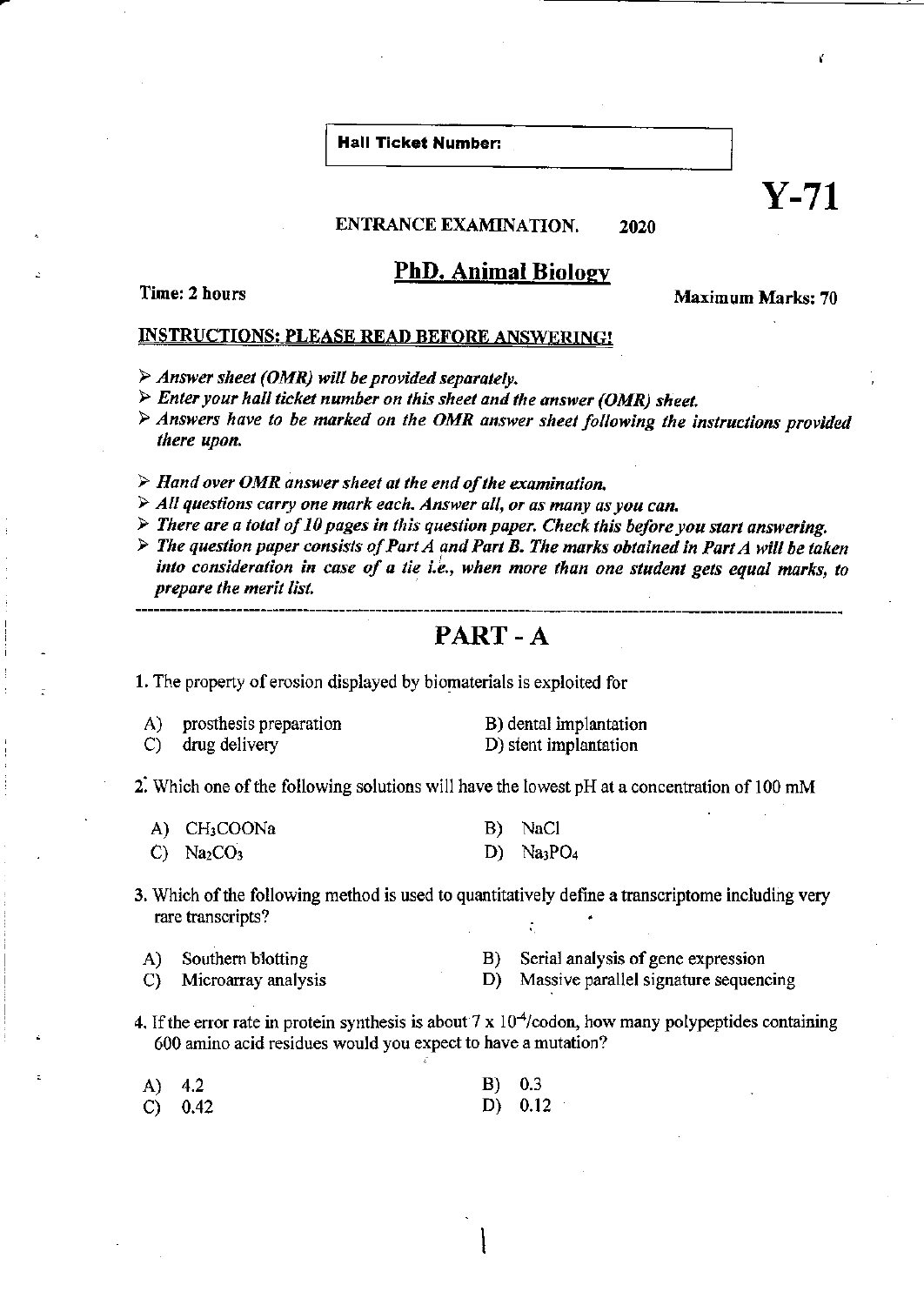|                     | culture medium?                                                   |                                                                     |      |    | 6. Which one of the following promoters can be induced by increasing the temperature of the<br>Ł |
|---------------------|-------------------------------------------------------------------|---------------------------------------------------------------------|------|----|--------------------------------------------------------------------------------------------------|
| A)                  | pLac                                                              |                                                                     |      | B) | PTac                                                                                             |
|                     | $C)$ pT7                                                          |                                                                     |      | D) | phage lambda pL/pR                                                                               |
|                     |                                                                   |                                                                     |      |    | 7. Which photon processes are dominant in the context of diagnostic radiology?                   |
| A)                  | Compton<br>photoelectric effect                                   | scattering                                                          | and  | B) | Compton and Rayleigh scattering                                                                  |
| C)                  | Photoelectric<br>production                                       | and<br>effect                                                       | pair | D) | Compton scattering and pair<br>production                                                        |
|                     |                                                                   |                                                                     |      |    | 8. The percentage of agar in the solid media used for the growth of E. coli is                   |
|                     | A) $0.5$                                                          |                                                                     |      | B) | $0.15$ to $0.2$                                                                                  |
|                     | C) $1.5$ to 2.0                                                   |                                                                     |      | D) | 10                                                                                               |
|                     | 9. Which one of the following is referred as knock-in technology? |                                                                     |      |    |                                                                                                  |
| A)                  |                                                                   | Targeted insertion of a foreign DNA                                 |      | B) | Targeted insertion of a tissue in to                                                             |
|                     | element at a particular locus                                     |                                                                     |      | D) | particular organ in humans<br>Targeted binding of a protein at a                                 |
| $\mathcal{C}$<br>k, |                                                                   | Targeted removal of endogenous<br>DNA element at a particular locus |      |    | particular DNA locus                                                                             |
|                     | 10. The radioallergosorbent test (RAST) measures                  |                                                                     |      |    |                                                                                                  |
| A)                  | antigen concentration                                             |                                                                     |      | B) | IgE antibodies                                                                                   |
| C)                  | IgM antibodies                                                    |                                                                     |      | D) | IgG antibodies                                                                                   |
|                     |                                                                   | swimming pools and municipal water bodies?                          |      |    | 11. Which one of the following is a component of a disinfectant commonly used as an algaecide in |
| A)                  | Mercury                                                           |                                                                     |      | B) | Iodine                                                                                           |
| $\mathbf{C}$        | Silver                                                            |                                                                     |      | D) | Copper                                                                                           |
|                     |                                                                   |                                                                     |      |    | 12. The colour taken up by mycobacteria in the acid fast stain is due to                         |
| A)                  | Methylene blue                                                    |                                                                     |      | B) | Carbol fuschin                                                                                   |
| C)                  | Giemsa stain                                                      |                                                                     |      | D) | Methyl green                                                                                     |
|                     |                                                                   |                                                                     |      |    |                                                                                                  |

5. The physical proximity between a gene promoter and distal enhancer can be determined by

D)

A) electromobility shift assay

C) chromosome conformation capture

chromatin immunoprecipitation **B**) fluorescence recovery after photo bleaching

 $2-$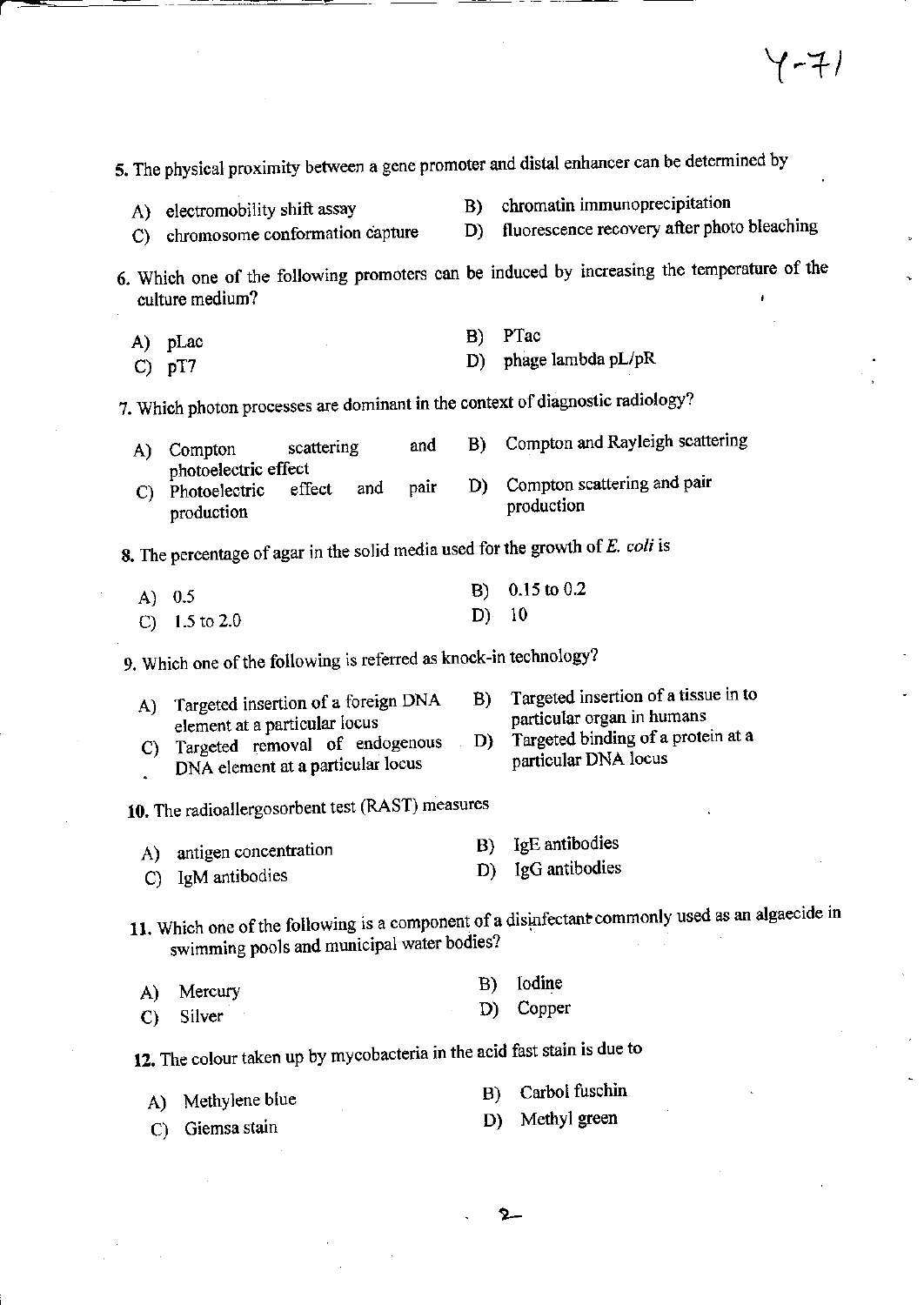- 13. The coefficient of variation (standard deviation / average) for a series of values whose average is 10 with a variance of 4 is A) 10% B) 20%
	- $C)$  30% D) 40%

14. A buffer is made from equal concentrations of a weak acid and its conjugate base. By doubling the volume of the buffer solution with distilled water, the pH

| A) remains almost the same       | B) is doubled               |
|----------------------------------|-----------------------------|
| $\mathcal{C}$ is reduced to half | D) is reduced to one-fourth |

15. When a mixture of four proteins given below is subjected to size exclusion (gel filtration) chromatography, the one that will elute second in the sequence is

- A) cytochrome c (Mr= 13,000) B) immunoglobulin G (Mr= 145,000)<br>
C) RNA polymerase (Mr= 450,000) D) serum albumin (Mr= 68,500)
- C) RNA polymerase  $(Mr= 450,000)$  D)

16. The "out of focus light" in a confocal microsoope is blocked by

- A) galvanic mirror B) scanning mirror
- C) optic deflector D) pinhole

17. Which of the following is used to determine the "fingerprint" IR spectrum?

- A) Polarizing microscope B) Stereomicroscope
- C) Confocal microscope D) Scanning electron microscope

18. The half-life of a radioactive material is 80 seconds. The time taken for  $7/8<sup>th</sup>$  of the material to decay will be

| A) 10 seconds     | B) 70 seconds    |
|-------------------|------------------|
| $(C)$ 240 seconds | $D)$ 640 seconds |

19. Among the following gene editing technologies, the most efficient is based on

| A) NHEJ | B) TALEN       |
|---------|----------------|
| C) ZFN  | D) CRISPR-Cas9 |

20. The hanging drop method to study the motility of bacteria was invented by

| A) Louis Pasteur |  | B) Robert Koch            |
|------------------|--|---------------------------|
| C) Edward Jenner |  | D) Antony von Leeuwenhoek |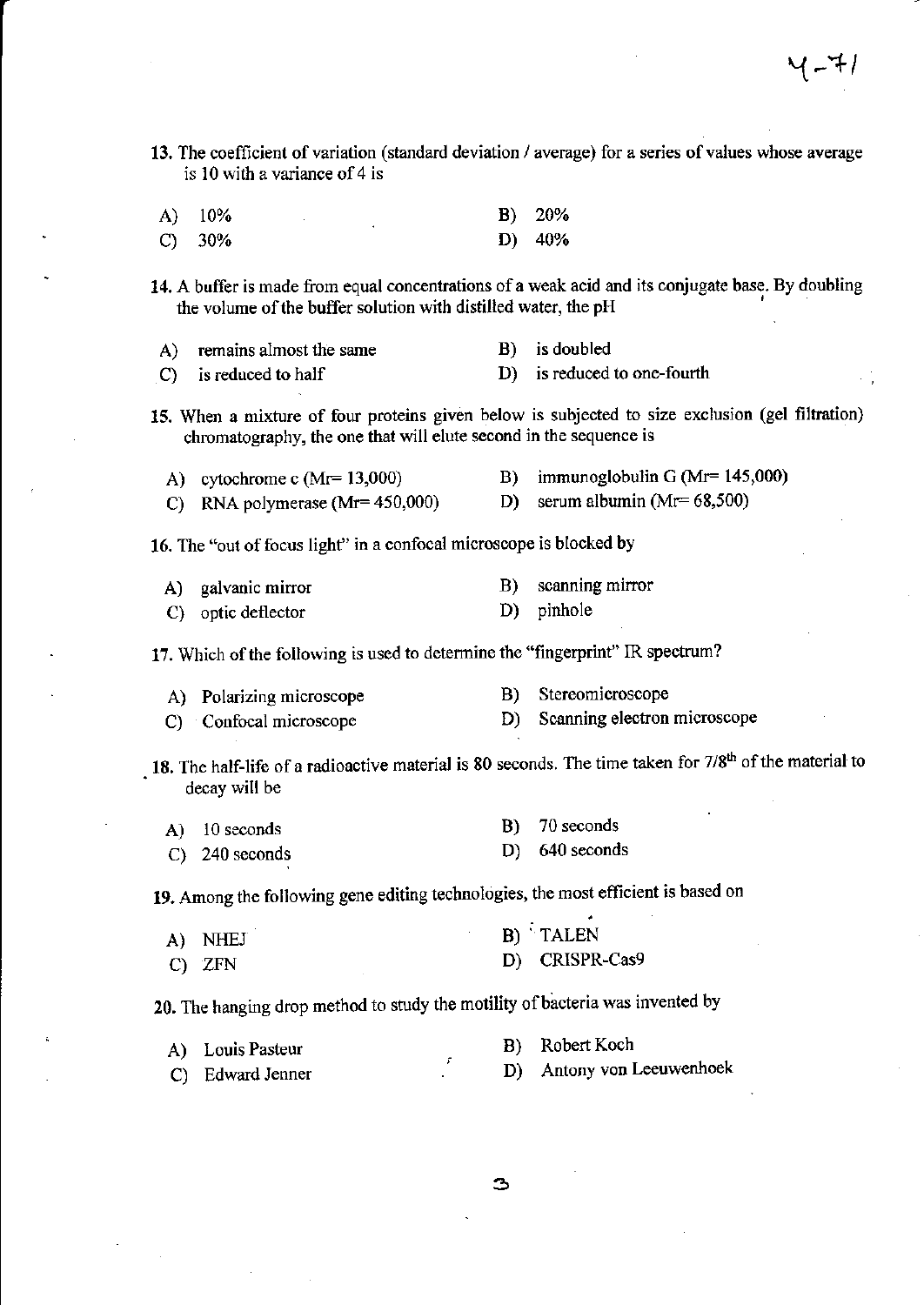| 21. Which of the following statements are true<br>(I) A single microRNA can target multiple transcripts of a given mRNA<br>(II) A single microRNA can target multiple transcripts of multiple mRNAs<br>(III) Multiple microRNAs can target multiple transcripts of a given mRNA<br>(IV) Multiple microRNAs can target multiple transcripts of multiple mRNAs<br>(V) All ribosomes of a different somatic cells has identical composition |          |                                                                                                      |
|------------------------------------------------------------------------------------------------------------------------------------------------------------------------------------------------------------------------------------------------------------------------------------------------------------------------------------------------------------------------------------------------------------------------------------------|----------|------------------------------------------------------------------------------------------------------|
| $(A)$ I, III and V<br>$C)$ I, II, III and IV                                                                                                                                                                                                                                                                                                                                                                                             |          | II and IV<br><b>B</b> )<br>D) I, II, III, IV and V                                                   |
| 22. High efficiency screening of libraries using DNA hybridization involves generating                                                                                                                                                                                                                                                                                                                                                   |          |                                                                                                      |
| replicates of clones<br>A)<br>fragment<br>$\mathbf{C}$<br>patterns<br>based<br>on<br>migration during gel electrophoresis                                                                                                                                                                                                                                                                                                                | D)       | B) restriction maps<br>high copy number plasmids by engineering<br>the replication control sequences |
| 23. Zeta potential of nanoparticles is indicative of their                                                                                                                                                                                                                                                                                                                                                                               |          |                                                                                                      |
| surface charge<br>A)<br>size distribution<br>C)                                                                                                                                                                                                                                                                                                                                                                                          | B)<br>D) | <b>Size</b><br>Potency                                                                               |
| chromatography?                                                                                                                                                                                                                                                                                                                                                                                                                          |          | 24. Which of the following recombinant proteins can be purified using metal ion affinity             |
| Protein <sup>C6His</sup><br>A)<br>Protein <sup>NAviTag</sup><br>$\mathcal{C}$                                                                                                                                                                                                                                                                                                                                                            | B)<br>D) | ProteinNmyc<br>Protein <sup>NGST</sup>                                                               |
| 25. Cells coated with a specific antibody can be purified efficiently by                                                                                                                                                                                                                                                                                                                                                                 |          |                                                                                                      |
| differential centrifugation<br>A)<br>high speed centrifugation<br>C)                                                                                                                                                                                                                                                                                                                                                                     | B)<br>D) | fluorescence activated cell sorting<br>affinity column chromatography                                |
| 26. Generation of single stranded DNA probes is done by                                                                                                                                                                                                                                                                                                                                                                                  |          |                                                                                                      |
| inverse PCR<br>A)<br>real-time PCR<br>C)                                                                                                                                                                                                                                                                                                                                                                                                 | B)<br>D) | reverse transcription PCR<br>assymetric PCR                                                          |
|                                                                                                                                                                                                                                                                                                                                                                                                                                          |          | 27. Under which of the following conditions will the genes of the lac operon be highly expressed?    |
| Low glucose, high lactose<br>A)<br>High glucose, low lactose<br>$\mathbf{C}$ ).                                                                                                                                                                                                                                                                                                                                                          | B)<br>D) | High glucose, high lactose<br>Low glucose, low lactose                                               |
| 28. The surface topography of a biological sample is obtained by                                                                                                                                                                                                                                                                                                                                                                         |          |                                                                                                      |
| scanning electron microscope<br>A)<br>confocal microscope<br>C)                                                                                                                                                                                                                                                                                                                                                                          | B)<br>D) | transmission electron microscope<br>light microscope                                                 |
|                                                                                                                                                                                                                                                                                                                                                                                                                                          | ᡩ        |                                                                                                      |

 $\label{eq:2} \frac{1}{2} \int_{\mathbb{R}^3} \frac{1}{\sqrt{2}} \, \mathrm{d} \mu \, \mathrm{d} \mu \, \mathrm{d} \mu \, \mathrm{d} \mu \, \mathrm{d} \mu \, \mathrm{d} \mu \, \mathrm{d} \mu \, \mathrm{d} \mu \, \mathrm{d} \mu \, \mathrm{d} \mu \, \mathrm{d} \mu \, \mathrm{d} \mu \, \mathrm{d} \mu \, \mathrm{d} \mu \, \mathrm{d} \mu \, \mathrm{d} \mu \, \mathrm{d} \mu \, \mathrm{d} \mu \, \mathrm{d} \mu \, \mathrm{d} \mu \, \mathrm$ 

 $\label{eq:2.1} \frac{1}{\sqrt{2}}\left(\frac{1}{\sqrt{2}}\right)^{2} \frac{1}{\sqrt{2}}\left(\frac{1}{\sqrt{2}}\right)^{2}$ 

 $\sim$ 

 $\sim$   $\sim$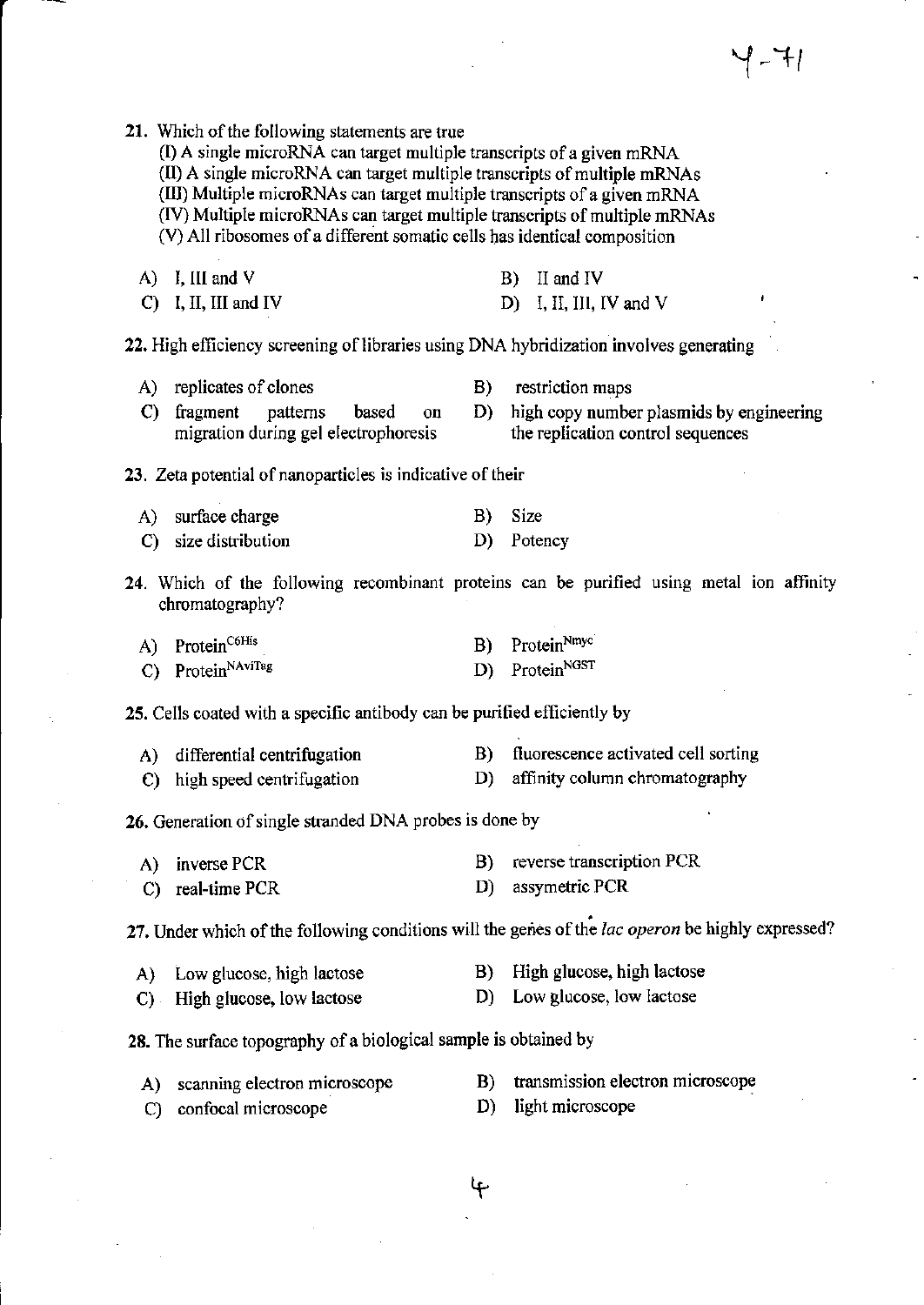- 29. The recombinant proteins are expressed with affinity tags to facilitate their purification. After purification the tag is removed by treating the recombinant protein with a specific protease. If the recognition sequence DDDDK exists at the fusion site, which of the following protease is used to remove affinity tag?
	- A) Factor-X B) Trypsin
	- C) Chymotrypsin D) Enterokinase
- -
- 30. A 2 kb DNA fragment has two  $PstI$  sites at positions 400 and 1000 bp respectively and one EcoRI site at 1800 bp. Upon digestion with the two enzymes, which of the following fragments will be obtained?
- A) 400, 1000 and 1800 bp B) 400, 600, 800 and 200 bp
- C) 400, 1400 and <sup>200</sup>bp D) 400,600 and l000bp
- 31. Which of the following statements is correct
	- (D Gene position within the cell nucleus is determined by DNA FISH
	- (lI) Gene position within the cell nucleus is determined by RNA FISH with exonic sequence as a probe
	- (Ill) Gene position within the live cell nucleus is determined by Fluorescence recovery after photobleaching
	- (IV) Gene position within the live cell nucleus is determined by CRIPR imaging

| A) I and II     | B) III and IV     |
|-----------------|-------------------|
| $C)$ II and III | $D)$ I, II and IV |

32. The unpleasant taste of meat that was subjected to "freezer burn" by repeated freezing is due to

- A) ribosomes causing them to break B) Golgi bodies and their vesicles into subunits
- C) rough endoplasmic reticulum and D) Iysosomes and resultant autodigestion release of ribosomes

Why serum or serum containing medium is added to the cell culture dish after trypsinization? 33.

- Serum enhances the activity of  $B$ ) Trypsin doesn't detach cells unless trypsin <br>Trypsin acts as a co-enzyme for D) Serum has natu A)
- Trypsin acts as a co-enzyme for D) Serum has natural protease inhibitors serum enzymes which prevents further cell damage which prevents further cell damage c)
- 34. In an *in vitro* transcription reaction gamma- $p^{32}$  labeled NTPs are used. Which of the following statements is correct with respect to the transcript generated?
	- A) Labelled, but the amount of B) Labelled, but the amount of radioactivity incorporated into the transcript increases proportionately with its size.
		- radioactivity incorporated into the transcript does not increases with its size
		- 5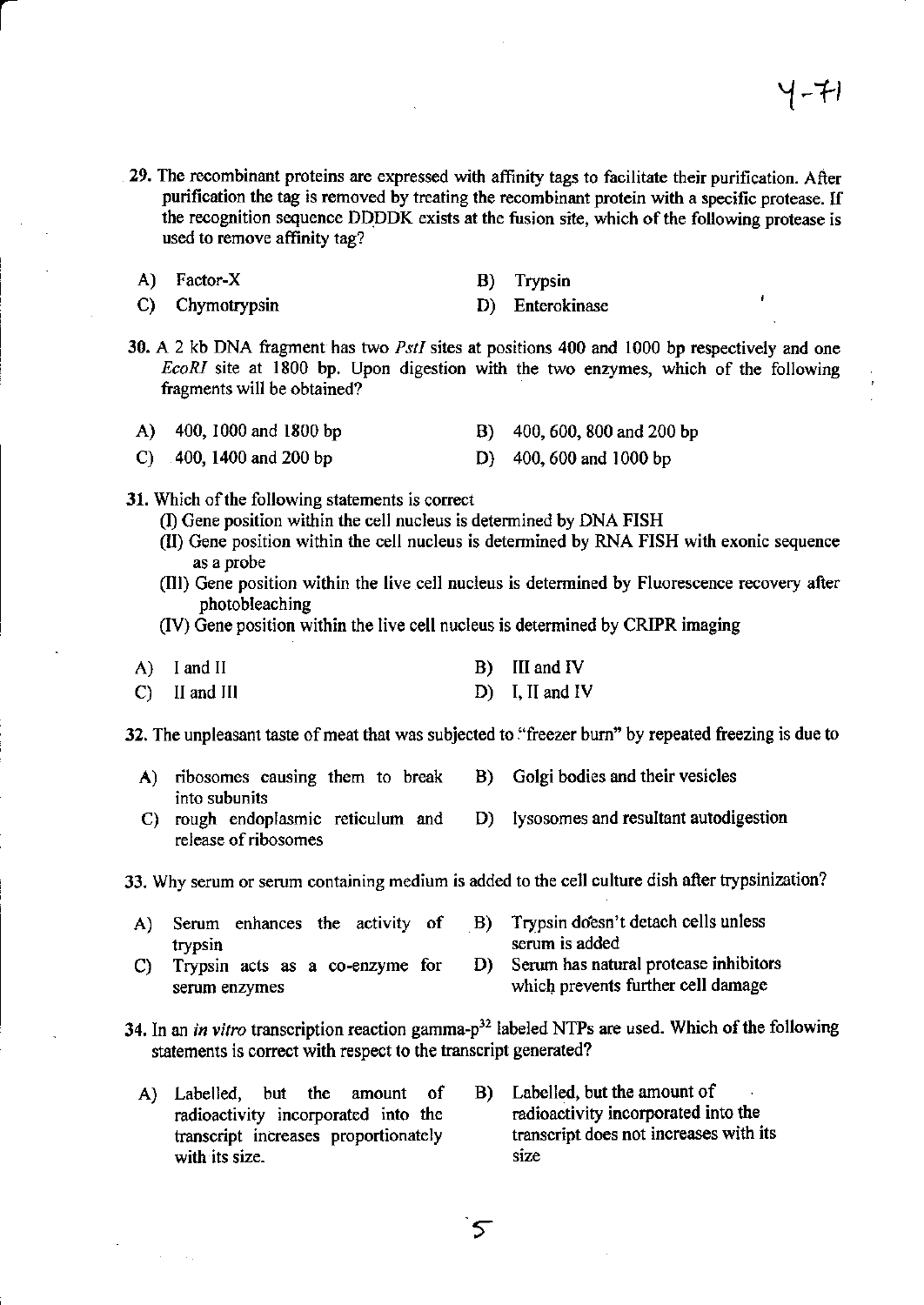C) The transcript remains labeled and it D) The transcript remains unlabelled is not possible to quantify is not possible to incorporation of radioactivity.

35. A nutritional research team followed serum levels of vitamin B12 in 120 children for three years to determine the association between cyanocobalamin deficiency and the subsequent risk of developing megaloblastic anemia. The results were as follows: Mean: 260 pg/mL; Median: 226 pg/mL; Mode: 194 pg/mL.. From the data, it can be concluded that this distribution is

- 
- C) positively skewed
- A) normal B) negatively skewed<br>
C) nositively skewed<br>
D) bimodal
	-

## PART "B"

36. The region that facilitates the movement of chromosomes during mitosis and meiosis is

| A) kinetochore | B) subtelomere |
|----------------|----------------|
| C) centromere  | D) telomere    |

37. The upstream activating sequence (UAS) is found upstream of an inducible promoter. Which one of the following transcription activators binds to the UAS of nif promoter?

| A) Ntr-C    | B) NtrB   |
|-------------|-----------|
| $C)$ NtrC-P | D) NtrA-P |

38. The fatality due to novel coronavirus-19 (n-COV-19) in the recent pandemic is attributed largely due to

| A) respiratory failure | B) liver dysfunction    |
|------------------------|-------------------------|
| C) renal failure       | D) muscular dysfunction |

39. The promoter for 5S rRNA transcribed by RNA polymerase. III is located in the region between between

| A) $-10$ and $-35$ bp | B) $-10$ and $+55$ bp |
|-----------------------|-----------------------|
| C) $+55$ to $+80$ bp  | D) $-55$ and $-80$ bp |

40. Which of the followhg is not a feature of an ideal population under the Hardy-Weinberg principle?

| A) isolation from migration | B) no mutation      |
|-----------------------------|---------------------|
| C) no selection             | D) no random mating |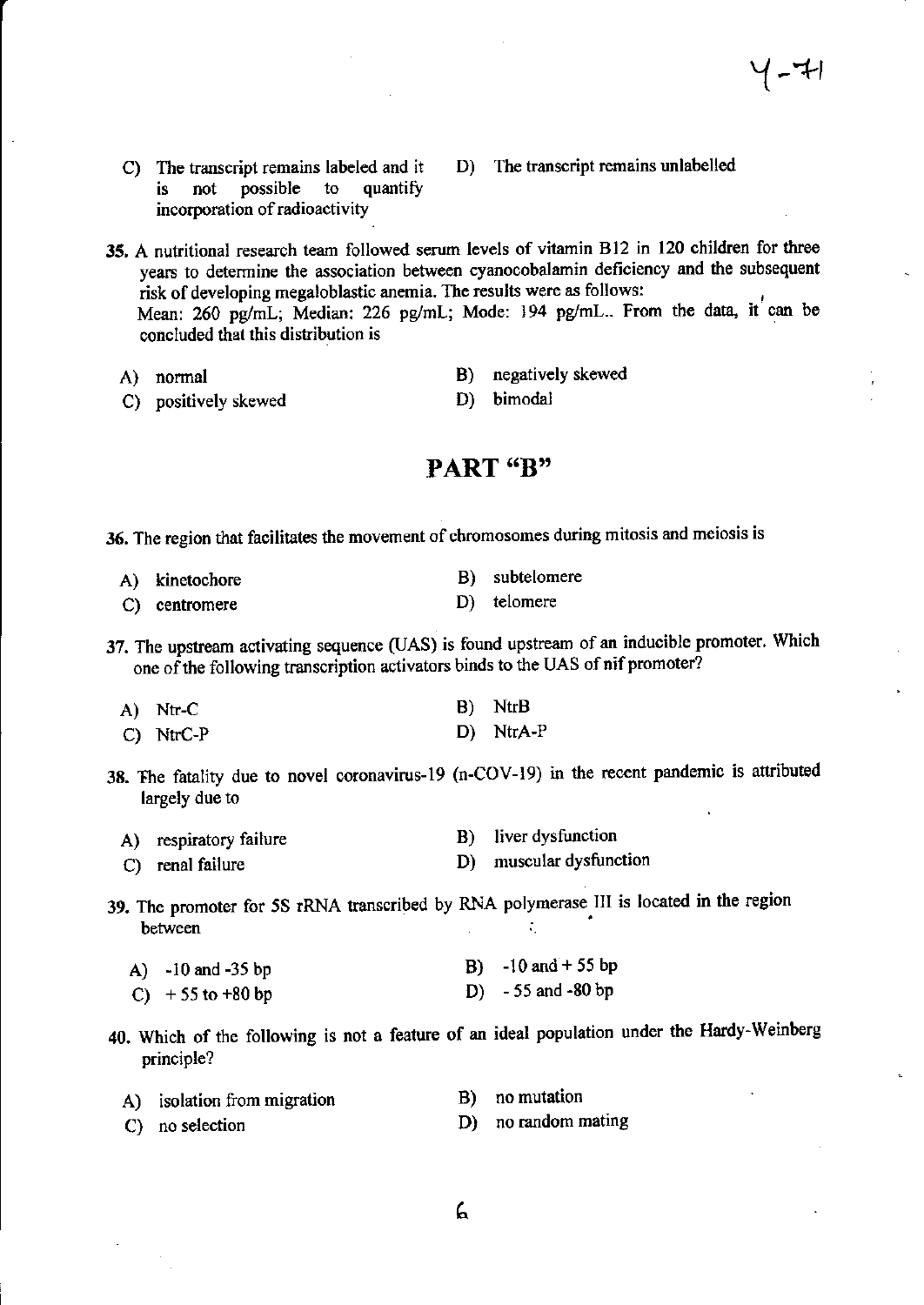41. An extracellular protozoan parasite is responsible for one of the following disease.

- A) Toxoplasmosis B) Leishmaniasis
- C) Sleeping sickness D) Malaria

42. Methotrexate impairs DNA replication by

- A) inhibiting DNA polymerase I B) inhibiting dihydrofolate reductase<br>
C) activating nucleosidases<br>
D) activating endonucleases
- C) activating nucleosidases D)

43. Which one of the following is not a phytoestrogen?

A) Genistein B) Bispehnol A C) Daidzein D) Biochanin <sup>A</sup>

44. R/r and S/s are linked genes separated by 10 map units. When a cross is made between Rs/rS and rs/rs, genotypes the percentage of Rs/rs will be

| A) 5 |         | $B)$ 10 |  |
|------|---------|---------|--|
|      | $C)$ 25 | D) $45$ |  |

45. Class switching is mediated through the activity of

| A) activation-induced cytidine     | recombination activating gene 1       |
|------------------------------------|---------------------------------------|
| deaminase                          |                                       |
| C) recombination activating gene 2 | terminal deoxynucleotidyl transferase |

46. Appearance of an organism as dictated by its genotype is called

|  | A) pedigree  | B) genome |
|--|--------------|-----------|
|  | C) phenotype | D) allele |

- 47. Succinate dehydrogenase converts succinate to fumarate. In the presence of malonate, a reversible competitive inhibitor
	- A) Km increases and Vmax remains the B) both Km and Vmax increases same same  $\frac{1}{2}$  is the same  $\frac{1}{2}$ C) both Km and Vmax decreases D) Km decreases and Vmax remains the same

48. In a syngenetic graft, a tissue or organ is transplanted

- A) from the same individual B) between same species of genetically different background
- D) between members of two different C) between same species of genetically D) between members of the identical hackground identical background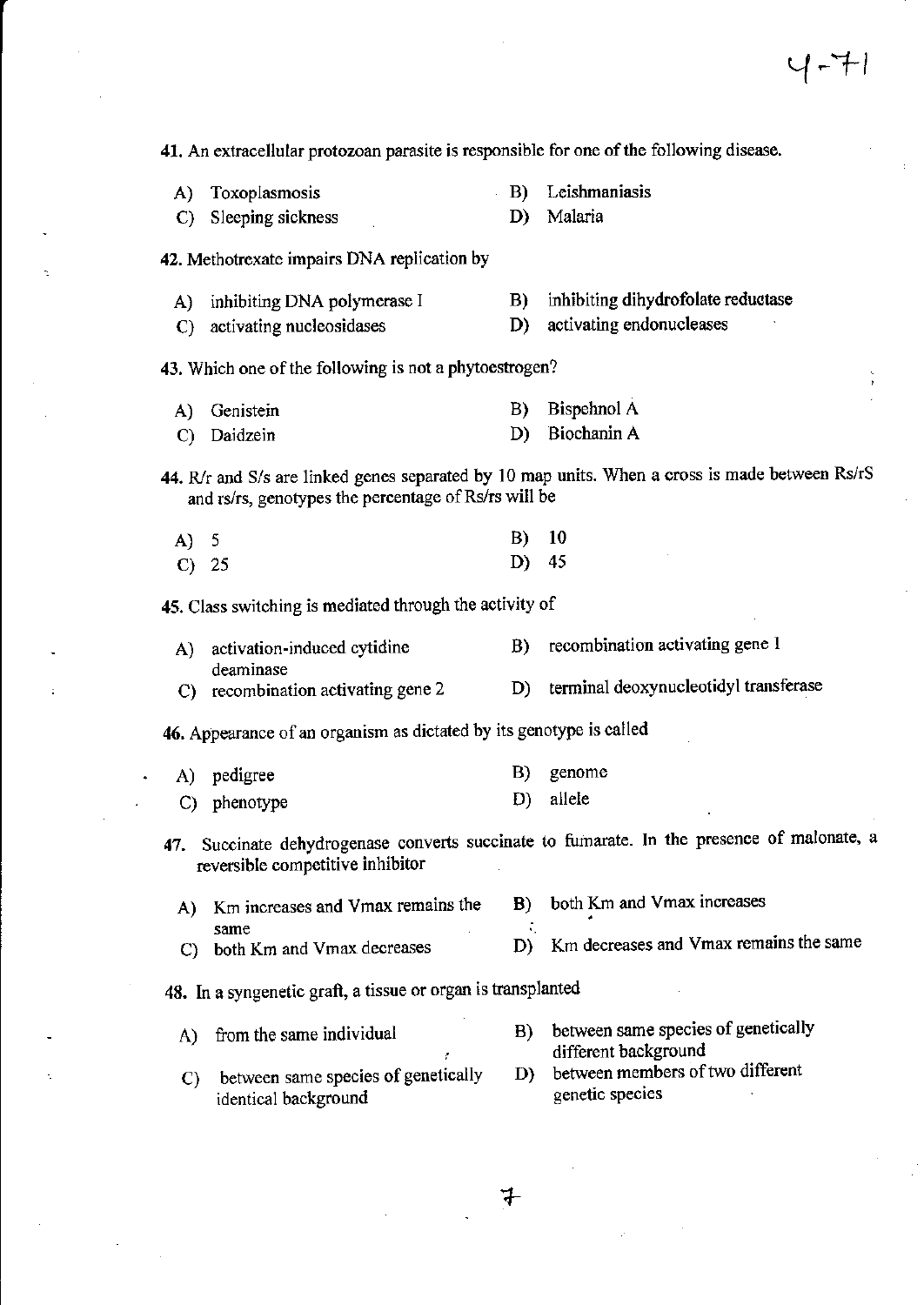49. Which organelles have the tendency to undergo polymorphism? A) Glyoxysomes B) Peroxisomes<br>C) Lysosomes D) Ribosomes C) Lysosomes 50. In the pancreas, cells that secrete insulin are A) beta B) alpha<br>
C) delta D) epsilon C) delta D) 51. Goitre is caused by A) excess secretion of thyroxin B) deficiency of iodine C) over eating D) defective growth hormone 52. IgA in seromucus secretions A) has no A chain B) is dimeric C) cannot bind to neutrophils D) activates the classical complement pathway 53. Helicobacter pylori survives in the acidic environment of the stomach by producing A) Protease B) collagenase<br>
C) Urease D) dihydropter c) Urease D) dihydropteroate synthetase 54. Which of the following is responsible for post-transcriptional regulation of gene expression in bacteria? A) small RNAs B) non-coding RNAs B).<br>C) snRNA D) sigma factor C) snRNA 55. Which of the following is not a mechanism by which an antibody confers protection against a pathogen? A) Neutralization B) Co-stimulation of T cells C) Opsonization D) Complement activation / deposition 56. Genes that control the final structures of appendages from each segment in Drosophila are A) Hox B) Gap<br>C) Segment polarity B) Pair rule C) Segment polarity 57. Cytokine important for differentiation of myeloid cells is A) tL-2 B) IL-3 c) rL4 D) IL-7

Y-+r

ଝ

 $\ddot{\phantom{0}}$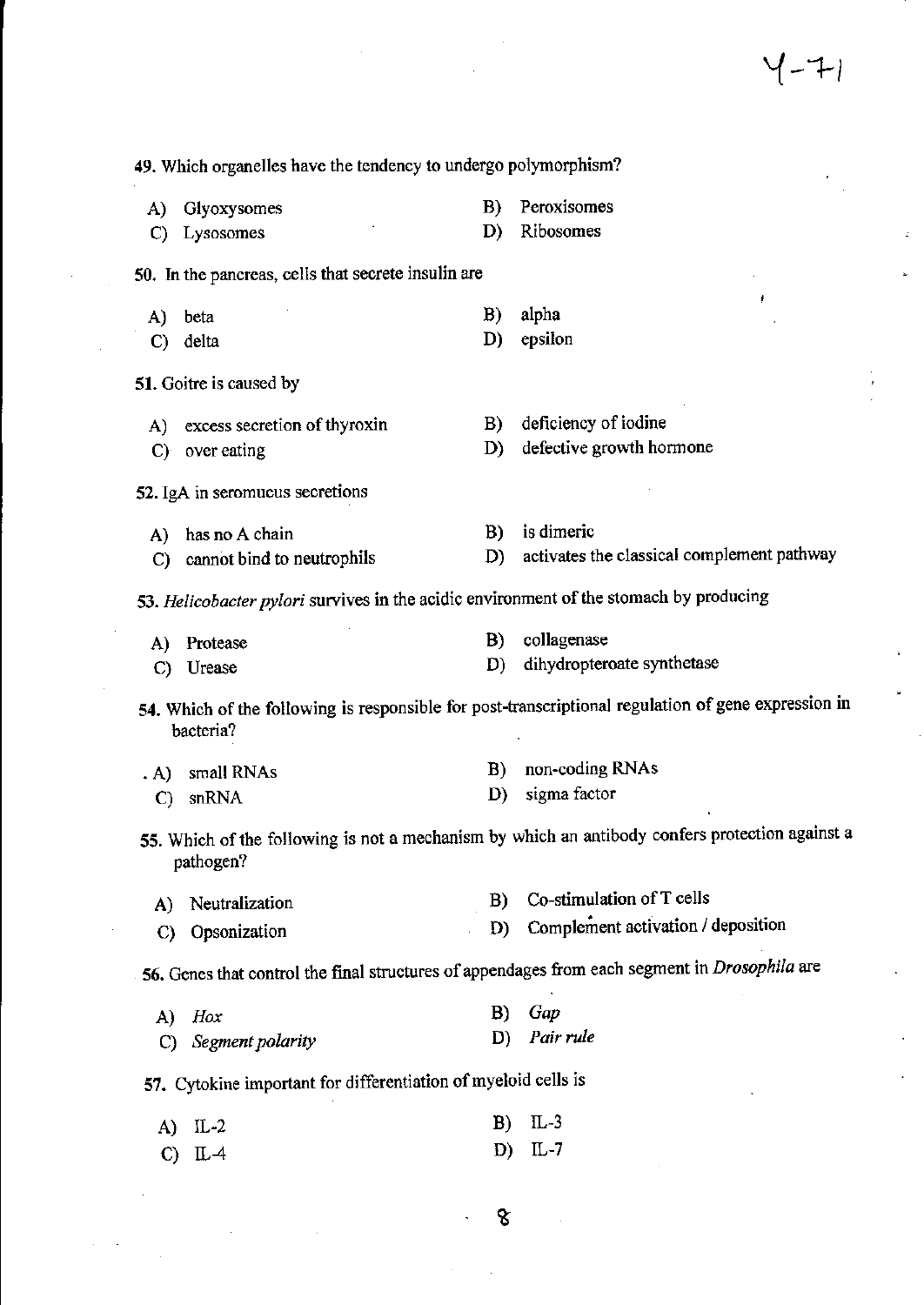58. During Xenopus development, BMP4 is expressed initially throughout the ectodermal and mesodermal regions of late blastula. However, during gastrulation, BMP4 will be restricted to region of the embryo.

D) ventrolateral

- A) Anterior B) posterior
- C) Dorsolateral
- 59. Malignant tumor cells differ from oncogenic transformed cells in
	-
	- A) secretion of plasminogen activator B) reduced requirement for growth factors
	- C) the ability to grow unattached to an  $D$ ) over expression of actin microfilaments extacellular matrix

60. RFamide-Related Peptide-3 is a mammalian orthologue of

A) Mammotropin B) Somatotropin C) Gonadotropin-inhibitory hormone D) Gonadotropin-releasing hormone

61. Tumor angiogenesis is mainly due to over expression of

| A) EGF | B) VEGF  |
|--------|----------|
| C) RAS | D) $p53$ |

62. Ampulla of Lorenzini is closely related to

A) chemoreceptors C) mechanoreceptors B) electroreceptors D) photoreceptors

63. All bacteria that inhabit the human body are

- A) heterotrophs C) chemolithotrops B) autotrophs D) phototrops
- 64. Which one of the following genes is not located on Y chromosome and not related to vertebrate sex determination?

| A) dmrtlb | $B)$ amh |           |
|-----------|----------|-----------|
| $C)$ Gsdf |          | D) $sox9$ |

- 65. A patient is diagnosed with Amyotrophic Lateral Sclerosis (ALS) with symptoms of muscle atrophy and muscle twitching. Which one of the following explains the condition?
	- A) Demyelination B) Axon degeneration C) Lower motor neuron dysfunction D) Upper motor neuron dysfunction